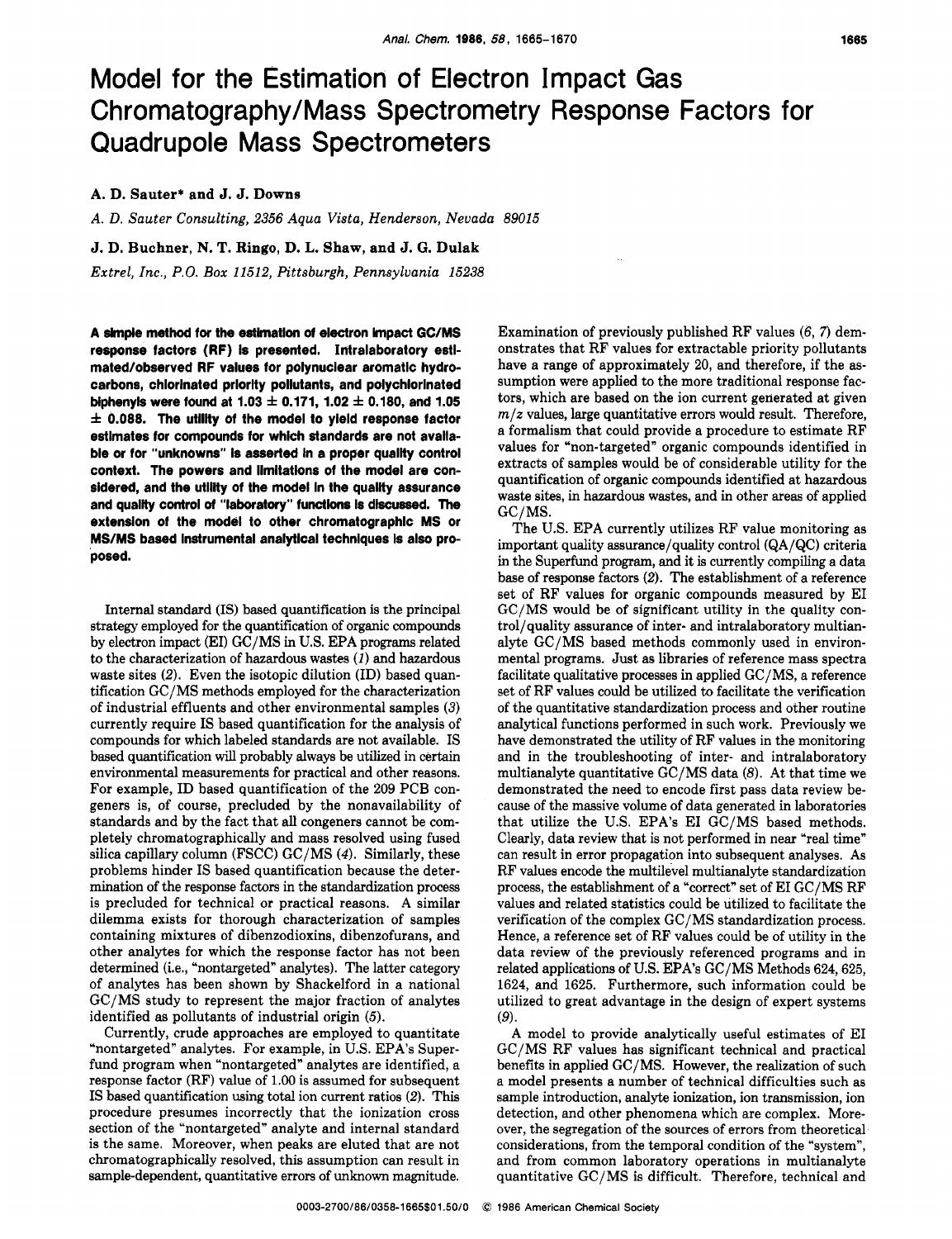other factors complicate the attainment of <sup>a</sup> "true" set of RF values. However, we have demonstrated that interlaboratory El GC/MS RF values are "similar" in previous studies (10). Therefore, we have presumed that the development of <sup>a</sup> practically useful RF predictive model was feasible.

We derive below <sup>a</sup> simple model for the estimation of electron impact GC/MS response factors for quadrupole mass spectrometers. The simplifying assumptions employed in this work are considered. Estimated and observed values are given for polychlorinated biphenyls (PCB's), polynuclear aromatic hydrocarbons (PNA's), and chlorinated priority pollutants. The utilization of this model in environmental measurements is considered, and the extension of the model to other chromatographic MS and MS/MS configurations is discussed. Limitations on the application of the predictive scheme are also presented.

#### EXPERIMENTAL SECTION

Standards. The analytical standards of priority pollutants employed in this work were purchased from Supelco, Inc., Bellefonte, PA. For this work, analytes were analyzed at nominal injected weight levels of 20, 40, 80, 100, and 160 ng/ $\mu$ L with internal standards at a constant 40  $\frac{ng}{\mu}$ . The ion abundance calibrant, decafluorotriphenylphosphine (DFTPP), was purchased from P.C.R., Inc., Gainesville, FL.

The PCB's employed in this work were also purchased from Supelco, Inc. RF values were determined from two sets of triplicate injections of the DCMA mixture using 40 ng/ $\mu$ L of the internal standards solution utilized in the priority pollutant experiments.

Instrumentation. The GC/MS data were acquired on an Extrel, Inc. (formerly Extranuclear Laboratories, Inc.), ELQ-400 quadrupole mass spectrometer equipped with <sup>a</sup> switchable EI/CI ion source and <sup>a</sup> Galileo Model 4770 continuous dynode electron multiplier with the conversion dynode maintained at -4.0 kV. The conditions for electron impact ionization were as follows: electron energy, 70 eV; emission current, 2.5 mA; source temperature, 275 °C. The mass range scanned was 41-450 amu at 750 amu/s.

Data acquisition and GC and MS control were performed with the Extrel Model 750 data system. This system uses <sup>a</sup> Motorola 68000 computer to acquire data and to control the GC/MS system. A DEC 11/73 host computer is utilized to perform data manipulation, enhancement, and archiving. An Amcodyne 50MB disk drive was employed for mass storage.

The Extrel Extract software was used to automatically detect compounds, perform integrations, and view spectra and chromatograms. Response factors and related statistics were output in standard EPA format. Also, all spectra and areas were manually verified.

The quadrupole mass spectrometer was mass calibrated by using perfluorotri-n-butylamine, PFTBA, and ion abundance calibration was performed in accordance with the specifications for DFTPP (2).

Gas chromatography was performed on <sup>a</sup> fused silica capillary column (DB-5, 30 m  $\times$  0.32 mm i.d.) purchased from J. & W. Scientific, Inc., Rancho Cordova, CA. The column was coupled directly to the ion source. A Varían 3400 gas chromatograph with Grob-type split/splitless injector under data system control was used to provide splitless injections. After 40 <sup>s</sup> the split valve was opened. The carrier gas was helium at <sup>a</sup> column head pressure of <sup>18</sup> psig. The split flow rate was approximately <sup>30</sup> mL/min, and the sweep exit was capped. The carrier gas linear velocity was <sup>85</sup> cm/s at <sup>30</sup> °C. For priority pollutants, the column temperature was held at <sup>30</sup> °C for <sup>4</sup> min and then ramped at <sup>8</sup> °C/min and maintained at 300 °C until all components had eluted. Total data acquisition time was approximately <sup>45</sup> min. For PCB's the GC conditions were the same except that the column temperature was increased at a rate of 16  $\rm{°C/min}$  with data acquisition time of approximately <sup>25</sup> min.

#### RESULTS AND DISCUSSION

For primary species under constant source conditions, the total ion current  $(I_t)$  obtained from the ionization of molecules by 70-eV electrons was described by Harrison as being directly

proportional to the ionization cross section  $(Q_i)$  and a molar term (eq 1) (11). This effort noted regular increases in the

$$
I_{\rm t} \propto Q_{\rm i} N_{\rm i} \tag{1}
$$

production of ion current for <sup>a</sup> variety of organic compounds as the ionization cross section was increased by, for example, <sup>a</sup> methylene group. While Harrison's work concluded that his results neither fit <sup>a</sup> simple additivity rule nor <sup>a</sup> simple correlation with molecular polarizability, it was noted that <sup>a</sup> modified additivity rule did correlate well within homologous series (e.g., between alkanes, alkenes, and ketones).

Based in part on this work, Fitch and Sauter derived equations for the estimation of relative ionization cross section after normalization and averaging interlaboratory cross section values relative to hexane for <sup>179</sup> compounds (12). Equation <sup>2</sup> was shown to give an average relative cross section error for the previously cited test set of 4.69%. In eq 2  $k$  is the re-

$$
Q_{\text{rel}} = k + \sum_{i=1}^{10} a_i n_i \tag{2}
$$

gression constant,  $a_i$  is the derived coefficient, and  $n_i$  is the number of atoms of <sup>a</sup> given type in the molecule of interest. Coefficients were derived for C, H, O, Cl, Br, I, F, N, D, and S. While the simple additivity approach can be susceptible to errors based, for example, on the tendency of molecules to undergo neutral dissociation, such errors were apparently not large in the subject test set. The response factor model presented herein presumes that eq <sup>1</sup> and <sup>2</sup> adequately describe the major fraction of ion current production by 70-eV electrons under the experimental conditions described above.

Dawson has described the transmission of quadrupole mass spectrometers in the analyzer-limited regime as an inverse power of resolution (13). Measurements made in this mode lead him to conclude that transmission was related to the inverse square of resolution rather than the anticipated first-order inverse dependence. In routine environmental applications of quadrupole mass spectrometry the transmission function is not determined explicitly. In addition, temporal phenomena such as analyzer cleanliness, alignment of rods and source, and other factors can cause departure from some theoretical, ideal dependence while the system remains in an analytically useful mode. Moreover, measurements made in this and other routine application of GC/MS in environmental programs employ the ion abundance calibrant, DFT-PP. In order to meet the ion abundance criteria of this compound we have found it necessary on <sup>a</sup> number of quadrupole mass spectrometers to increase low-mass resolution and hence artificially suppress "low" mass transmission. Therefore, the transmission of quadrupoles tuned to DFTPP is unlikely to be identical to that described by Dawson where transmission was presumably maximized across the mass range of study. Hence, we describe the dependence of ion transmission as some inverse power of resolution:

$$
\% T_{m/z} \propto 1/R^p \tag{3}
$$

The resolution of <sup>a</sup> quadrupole mass spectrometer is dependent on the resolution constant  $(k)$  and the square of the number of  $r$ f cycles  $(N)$  that an ion experiences in transmission through the analyzer  $(14)$ . The latter

$$
R = m/\Delta m = k(N)^2 \tag{4}
$$

is directly related to the length of the rods  $(l)$ , the radio frequency of the analyzer  $(f)$ , and the inverse velocity of the ion  $(v)$ 

$$
N = fl(1/v) \tag{5}
$$

where the velocity is expressed in terms of the electronic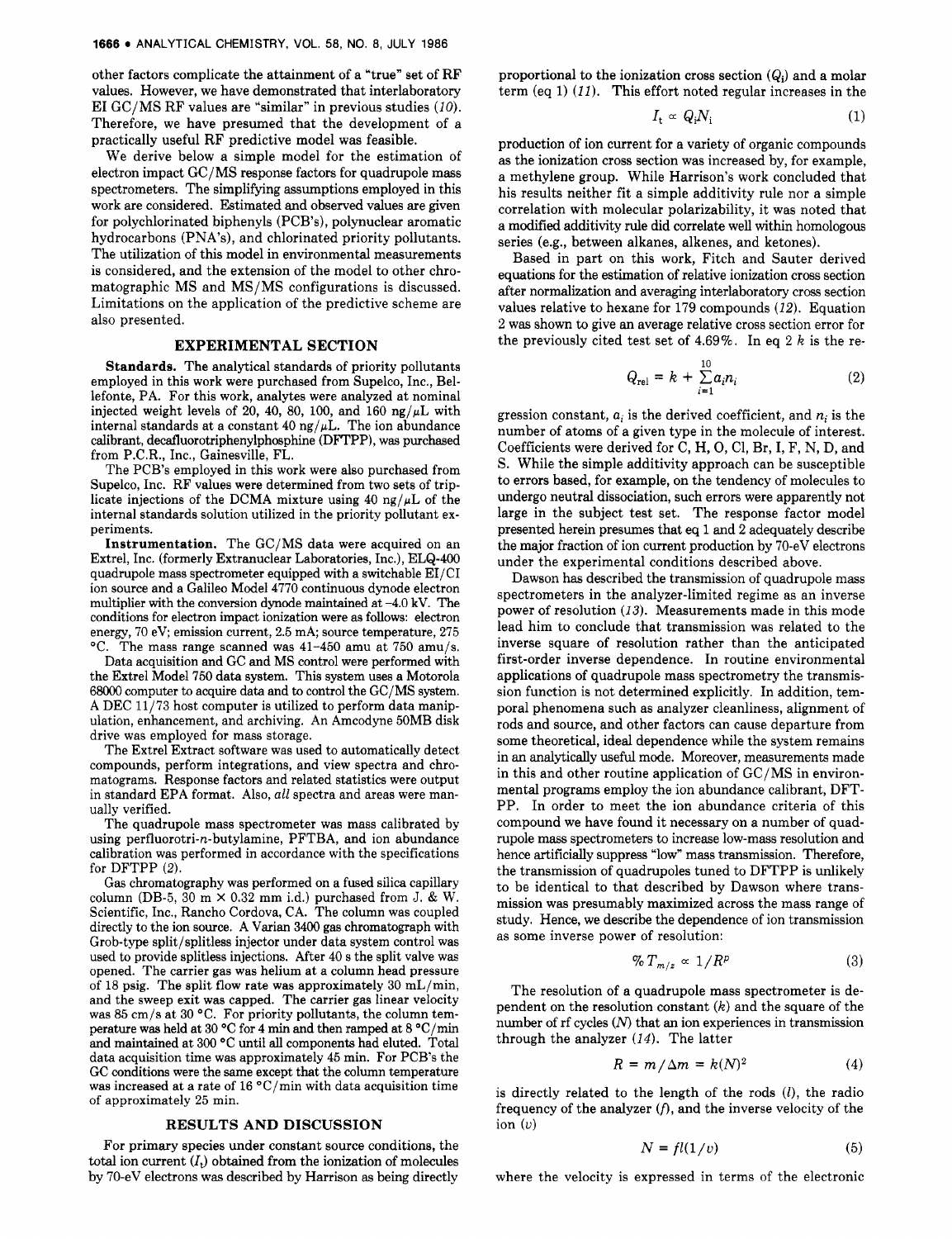$$
v = (2eV_z/m)^{1/2}
$$
 (6)

Upon substitution, we derive the ion transmission equation given by

$$
\% T_{m/z} \propto \frac{1}{\left(kf^2l^2\left(\frac{m}{2eV_z}\right)\right)^p} \tag{7}
$$

A simple relative transmission equation  $(T<sub>r</sub>)$  for analyte x and internal standard is can be written (eq 8) with constants collected in  $K$ . The relative transmission of two ions then

$$
T_{\rm r} = \frac{\left(K\left(\frac{m_{\rm is}}{V_{z_{\rm is}}}\right)\right)^p}{\left(K\left(\frac{m_{\rm x}}{V_{z_{\rm x}}}\right)\right)^p}
$$
(8)

reduces to <sup>a</sup> function of its mass, the axial ion potential, and the transmission exponent  $(p)$ .

The relative transmission term can be restated as

$$
T_{\rm r} = \left(\frac{V_{\rm x}m_{\rm is}}{V_{\rm is}m_{\rm x}}\right)^p \tag{9}
$$

Note that when the masses of the analyte and internal standard ions are similar in systems with linearly driven axial ion drawout potential, the relative transmission term above will approximate unity for reasonable values of  $p$ . Also note that the offset voltages applied in quadrupole mass spectrometers are typically on the order of <sup>a</sup> few to <sup>10</sup> V. This fact and the fact that effective and applied voltages can differ due to <sup>a</sup> variety of temporal conditions of the system will probably always limit the accuracy of any RF estimation model as small changes in offset voltages can result in large percentage changes in ion velocity and hence ion transmission. Effects of this nature are inherent in the "slow ion" technology of quadrupole mass spectrometers. Study of eq <sup>9</sup> also demonstrates that the use of multiple internal standards not only helps in chromatographic aspects of GC/MS measurement (15) but also provides the important property of correcting for relative ion transmission.

The source-generated ion current  $(I_{m/z_0})$  is related to the total ion current  $(I_{t_n})$  via the fractional ion abundance  $(F_{m/z_i})$ 

$$
I_{m/z_s} = F_{m/z_s} I_{t_s} \tag{10}
$$

The detected ion current at value  $m/z$  ( $I_{m/z_d}$ ) is reduced by transmission

$$
I_{m/z_{\rm d}} = \% T_{m/z} G_{m/z} I_{m/z_{\rm s}} \tag{11}
$$

(% $T_{m/z}$ ) and increased by the gain  $(G_{m/z})$ . The ratio of detected ion current for analyte <sup>x</sup> and internal standard is is given as shown in eq 12. We assume that for primary species

$$
\frac{I_{m/z_{\text{dx}}}}{I_{m/z_{\text{dis}}}} = \left(\frac{m_{\text{is}}V_{\text{x}}}{m_{\text{x}}V_{\text{is}}}\right)^p \frac{G_{m/z_{\text{x}}}}{G_{m/z_{\text{is}}}} \left(\frac{F_{m/z_{\text{tar}}}}{F_{m/z_{\text{cis}}}} \frac{I_{t(\text{ax})}}{I_{t(\text{sin})}}\right)
$$
(12)

acquired in the "DFTPP tune regime" the ratio of fractional ion abundances for analyte and internal standard in the source can be represented as the ratio of the detected  $F$  values. This approximation can be shown to be valid when analyte-internal standard pairs have virtually identical spectra, as would be the case for isomers (e.g., anthracene relative to phenanthrene), or when spectra are similar in pattern and fragment  $m/z$ values (e.g., pyrene relative to benz $[a]$ anthracene). Additionally, when the ratio of  $F$  values is dominated by, for example, isotopic effects (e.g., hexachlorobenzene relative to phenanthrene- $d_{10}$ ), the ratio of source F values is presumed to be approximated by the ratio of detected  $F$  values.

Essentially, these three cases represent situations where relative fractional ion abundance values of analyte and internal standard are not strongly gain or transmission dependent. This simplification limits the model's applicability, where the above approximation is <sup>a</sup> priori expected to be invalid. Nevertheless, there are many analytes of environmental interest wherein the approximation is valid.

Using this assumption, we express the total ion current as a function of ionization cross section and a molar term where the former is estimated by the model of Fitch and Sauter. Eliminating the gain term (see below) and converting the molar term to weight/molecular weight  $(W/M)$  with rearrangement yields the response factor estimation model (eq 13).

$$
RF_{\text{est}} = \frac{I_{m/z(\text{dx})}}{I_{m/z(\text{dx})}} \frac{W_{\text{is}}}{W_{\text{x}}} = \left(\frac{m_{\text{is}}V_{\text{x}}}{m_{\text{x}}V_{\text{is}}}\right)^p \frac{F_{m/z(\text{dx})}Q_{\text{rel}_{\text{x}}}M_{\text{is}}}{F_{m/z(\text{dx})}Q_{\text{rel}_{\text{is}}}M_{\text{x}}} \tag{13}
$$

The estimated model tested herein contains relative terms for ion transmission, fractional ion abundance, ionization cross section, and molecular weights. The gain term above is explicitly ignored as is chromatographic injection discrimination (16). Previously we have demonstrated that to <sup>a</sup> first approximation such simplifications produce analytically useful RF estimates for polychlorinated biphenyls, polynuclear aromatic hydrocarbons, phenols, and phthalates for on-column and splitless injection techniques (17). The use of multiple internal standards aids such simplifications, and we speculate that because injection discrimination can increase as volatility decreases and because gain of conversion dynode multipliers, as reported for example by Stafford (18), increases slightly with mass, these factors partially offset each other. A complete model would treat such effects, but significant practical difficulties exist, as for example, analyte transfer in splitless injections can depend on a variety of nebulous factors  $(16)$ . Concurrently, gain determinations could further complicate an already cumbersome standardization procedure in environmental applications of GC/MS (2). Therefore, <sup>a</sup> practically useful predictive model should be robust to such problems, by experimental design. The use of multiple internal standards and other important quality control quality assurance factors previously discussed in our inter- and intralaboratory GC/MS studies (6,8,10,15) facilitates the adoption of analytically useful simplifications.

Polychlorinated Biphenyls. Response factors were estimated for <sup>10</sup> chlorinated biphenyls using eq 13. Relative ionization cross sections were calculated after Fitch and Sauter. The mass of the ions of primary species  $(m)$  of analyte and internal standard were multiplied by the offset voltage at that given mass as shown in eq <sup>13</sup> using an exponent which presumed that transmission decreased as <sup>a</sup> simple inverse function of resolution. F values were determined for each analyte and internal standard by simply observing the percent ionization of the quantitation mass in the El mass spectra. The relative products of transmission, fractional ion abundance, and relative ionization cross sections were corrected for molar effects by multiplication of molecular weights  $(M)$ as shown in eq 13.

In Table I we present the estimated/observed (E/O) values for PCB's experimentally determined as presented above. In Table I the relative ion mass  $(m<sub>r</sub>)$  is presented as is the relative axial ion drawout potential  $(V_r)$ . The  $m_rV_r$  product is simply the relative transmission of two ions when transmission is assumed to be <sup>a</sup> simple inverse function of resolution. The relative ionization cross section function  $(Q_r)$ , an estimate of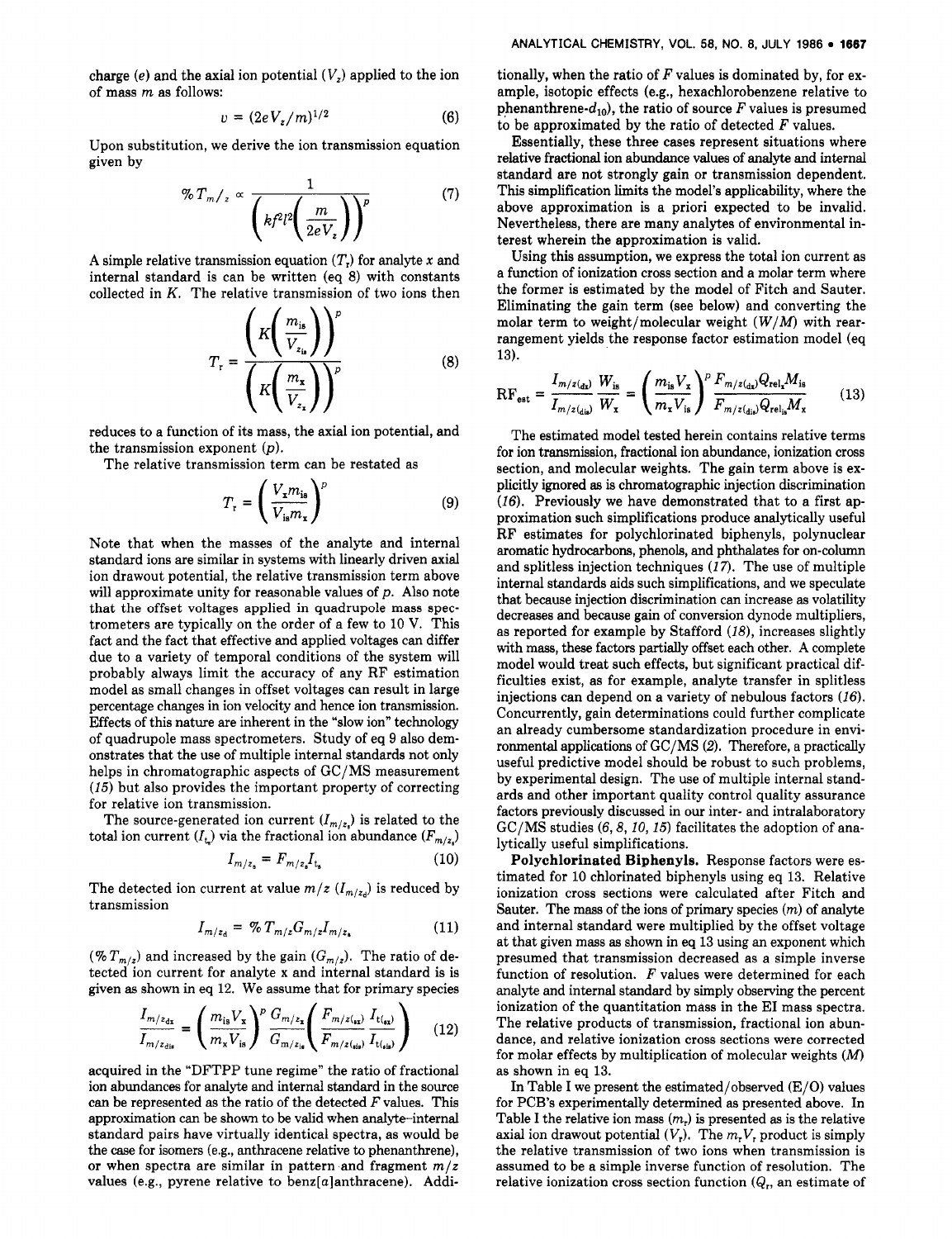| <b>PCB</b>                                                    | m,    | v,   | Q,   | $M_{\rm r}$ | F,    | $\bar{R}F_{\rm est}$ | $\bar{R}F_{\mathrm{obsd}}$ | E/O   |
|---------------------------------------------------------------|-------|------|------|-------------|-------|----------------------|----------------------------|-------|
| 2-chlorobiphenyl <sup>a</sup>                                 | 1.00  | 1.00 | 1.01 | 1.00        | 0.593 | 0.593                | 0.526                      | 1.13  |
| 3,3'-dichlorobiphenyl <sup>a</sup>                            | 0.847 | 1.02 | 1.13 | 0.847       | 0.474 | 0.392                | 0.383                      | 1.02  |
| $2.4.5$ -trichlorobiphenyl <sup>a</sup>                       | 0.730 | 1.04 | 1.25 | 0.730       | 0.315 | 0.218                | 0.200                      | 1.09  |
| $2.2^{\prime}.4.4^{\prime}$ -tetrachlorobiphenyl <sup>a</sup> | 0.640 | 1.05 | 1.37 | 0.640       | 0.253 | 0.149                | 0.153                      | 0.974 |
| $2,3',4,5',6$ -pentachlorobiphenyl <sup>a</sup>               | 0.576 | 1.07 | 1.49 | 0.525       | 0.259 | 0.124                | 0.129                      | 0.961 |
| a pentachlorobiphenyl <sup>ab</sup>                           | 0.576 | 1.07 | 1.49 | 0.525       | 0.240 | 0.116                | 0.134                      | 0.866 |
| $2,2',3,4,5,5',6$ -heptachlorobiphenyl <sup>c</sup>           | 0.609 | 1.08 | 1.63 | 0.612       | 0.164 | 0.108                | 0.0996                     | 1.08  |
| $2,2',3,3',4,4',5,5'$ -octachlorobiphenyl <sup>c</sup>        | 0.558 | 1.10 | 1.73 | 0.563       | 0.133 | 0.0795               | 0.0722                     | 1.10  |
| $2,2',3,3',4,4',5,5',6$ -nonachlorobiphenyl <sup>c</sup>      | 0.517 | 1.11 | 1.92 | 0.521       | 0.113 | 0.0649               | 0.059                      | 1.10  |
| $2,2',3,3',4,4',5,5',6,6'$ -decachlorobiphenyl <sup>c</sup>   | 0.482 | 1.13 | 2.04 | 0.486       | 0.124 | 0.0669               | 0.059                      | 1.13  |

Table I. Estimated Observed (E/O) Response Factors for Polychlorinated Biphenyls

relative total ion current production between analyte and internal standard) and the relative fractional ion abundance values  $(F<sub>r</sub>)$  observed for analyte and internal standard quantitation  $m/z$  values are also presented in Table I along with the relative molecular weights  $(M<sub>r</sub>)$ . The product of all five relative functions gives the estimated response factor, so the increasing/decreasing trends of each relative function can be easily observed. For the 10 compounds listed, the model gave estimated values in excellent agreement with observed values. On average the model was accurate to approximately 5%  $\pm$ approximately 9% at <sup>1</sup> standard deviation. This work and data previously reported (17) employed <sup>a</sup> transmission constant, i.e.,  $p = 1$ . That is, relative transmission as described herein and within the "DFTPP regime" was found to be consistent with <sup>a</sup> simple inverse function of resolution. Experiments recently repeated by Fite support the contention that ion transmission is <sup>a</sup> simple inverse function of resolution in the DFTPP tune regime (19). Statistically estimated and observed RF values were well correlated giving <sup>a</sup> correlation coefficient of 0.996 with linear regression analysis slope and intercept of 1.11 and -0.0100, respectively.

Examination of Table I is instructive as to how the individual terms serve to estimate the RF value. Considering the first six entries, which are relative to phenanthrene- $d_{10}$ , we note that the relative transmission term (the  $m_rV_r$  product as written) decreases from unity for 2-chlorobiphenyl to approximately 62% for the pentachlorobiphenyls. The quantitation  $m/z$  values for phenanthrene- $d_{10}$  and 2-chlorobiphenyl are identical  $(m/z = 188)$ ; hence, relative transmission does not affect the estimated RF value. For the pentachlorobiphenyls, however,  $m/z$  326 has, according to this model, a relative transmission term of approximately 62% that of the previously cited analyte/internal standard pair.

The relative cross section term  $(Q_r)$  estimates the total ion current ratio produced, relative to phenanthrene- $d_{10}$ , in going from mono- to pentachlorobiphenyls. As shown, pentachlorobiphenyl produces almost 50% more current relative to the 2-chlorobiphenyl. The latter analyte has <sup>a</sup> relative cross section term whose value is approximately equal to that of the internal standard when calculated according to the model of Fitch and Sauter.

The relative fractional ion abundance reflects the fragmentation pattern, increasing chlorine substitution through the series, and the exact tune of the spectrometer. The relative molecular weight term  $(M_r)$  corrects the model for molar consideration. Similar trends can be seen for the second group of PCB's in Table I.

Both the data listed in Table I and previous application of the model (17) give some important observations. For example, it appears that the model works well between compound classes of ions of primary species as the analytes were chlorinated biphenyls and the internal standards were deuterated PNA's. We anticipate that this model should be of utility in estimating RF values for chlorinated dibenzodioxins and chlorinated dibenzofurans, and we are working to verify this fact. As above, we predict that when tetrachlorodibenzodioxins are quantitated relative to an appropriately labeled tetrachlorodibenzodioxin under QA/QC protocols designed to verify system linearity and stability by providing <sup>a</sup> reference set of RF values (10, 20), that only the relative fractional ion abundance term can be used to estimate the RF value. Note that virtually all functions given in Table I would approximate unity in such application of the model and that the only significant difference between labeled and unlabeled TCDD's is the fragmentation pattern and the exact tune of the mass spectrometer when molar ratios are preserved during analysis.

Finally, the "pentachlorobiphenyl" entry in Table I demonstrates the utility of the model in quantitating "unknowns". In this work, we observed that the standard contained two pentachlorobiphenyls and no hexachlorobiphenyl as stated by the supplier. While we did not determine the exact congener, we were able to estimate the RF value knowing the functions given in Table I and to compare it to the observed value with good agreement. In <sup>a</sup> similar fashion, RF estimates could be determined for "nontargeted" analytes tentatively identified in environmental samples, as relative transmission, cross section, fractional ion abundance values, and molecular weights can often be calculated from El GC/MS observations and the references described herein. Once the response factors are estimated, analyte concentration estimates in the sample extracts can be obtained by using the estimated RF values.

In Table II we present additional estimated/observed RF values for chlorinated and polynuclear aromatic priority pollutants. Both the accuracy and precision of estimated and observed values are similar. The latter compound class gives observed and estimated values near unity as the relative functions discussed previously center on values that approach 1. A notable exception to this is acenaphthylene, which was determined relative to the internal standard acenaphthene- $d_{10}$ . The mass spectrum of the internal standard shows <sup>a</sup> strong loss of deuterium from the molecular ion, which reduces the detected fractional ion abundance of the molecular ion to roughly half that of the value observed for the analyte. As the product of the other four relative functions in the model is 1.12, we see that the strong loss of deuterium from the internal standard is reflected as expected in the observed RF value for the analyte acenaphthylene. This observation also serves to demonstrate how the qualitative and quantitative aspects of the GC/MS measurement process are interrelated.

The observed and estimated RF values for the chlorinated priority pollutants demonstrate that the model agrees reasonably over <sup>a</sup> range of RF values of approximately 20. Observed and estimated values are correlated with <sup>a</sup> correlation coefficient of 0.980 and with linear regression analysis slope and intercept of 0.967 and -0.0421, respectively. These data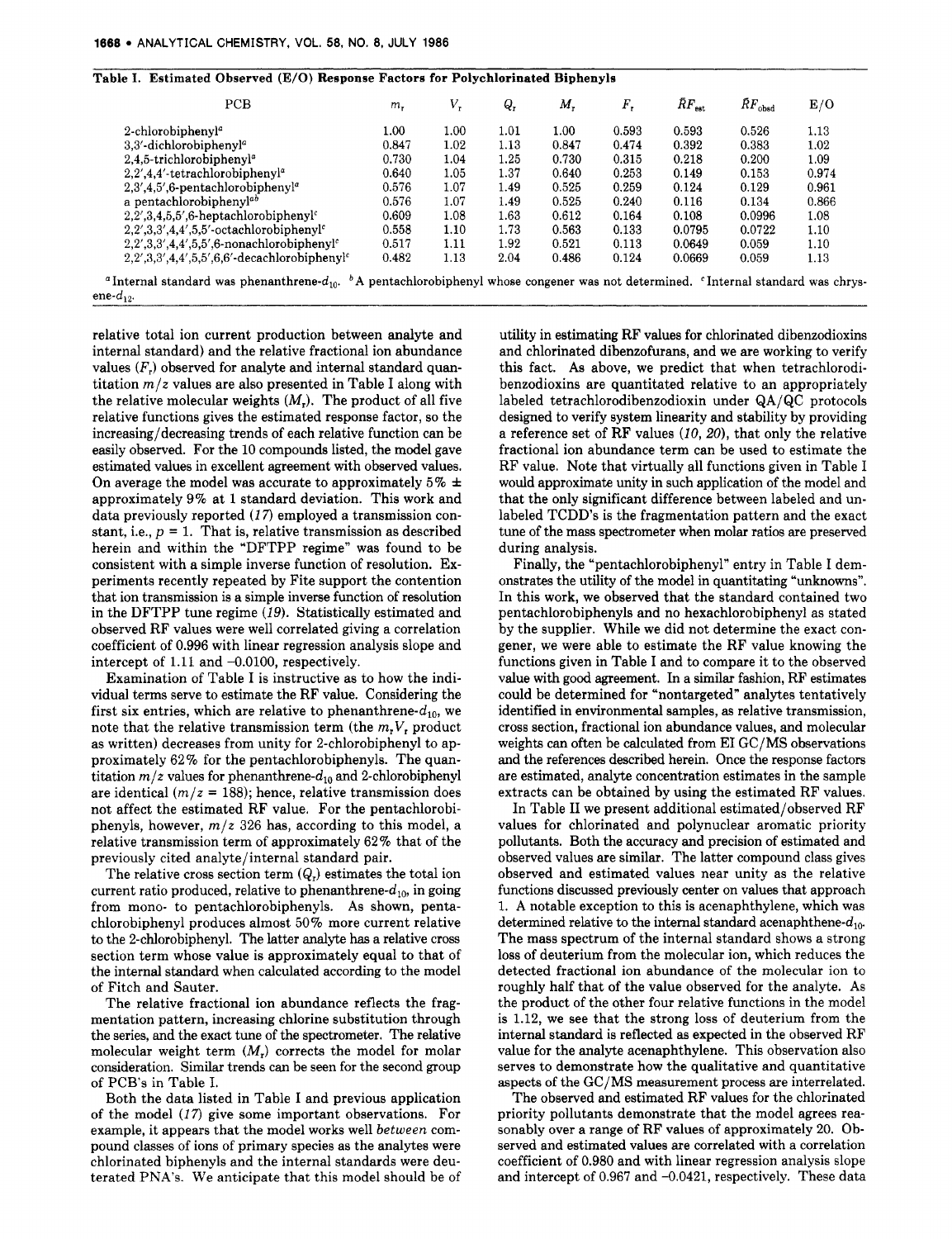| pollutant                     | IS <sup>a</sup> |        | $\overline{\text{RF}}_{\text{est}}^b$ $\overline{\text{RF}}_{\text{obsd}}^b$ | E/O              |
|-------------------------------|-----------------|--------|------------------------------------------------------------------------------|------------------|
|                               | PNA's           |        |                                                                              |                  |
| naphthalene                   | d8              | 1.11   | 1.03                                                                         | 1.08             |
| acenaphthylene                | d10A            | 2.05   | 2.31                                                                         | 0.887            |
| acenaphthene                  | d10A            | 1.12   | 1.37                                                                         | 0.818            |
| phenanthrene                  | $\rm d10P$      | 1.08   | 0.929                                                                        | 1.16             |
| anthracene                    | d10P            | 0.995  | 1.12                                                                         | 0.888            |
| fluoranthene                  | d10P            | 0.964  | 0.970                                                                        | 0.994            |
| pyrene                        | d12C            | 1.45   | 1.98                                                                         | 0.732            |
| benzo[a]anthracene            | d12C            | 1.26   | 1.29                                                                         | 0.977            |
| chrysene                      | d12C            | 1.231  | 1.26                                                                         | 0.976            |
| benzo[b]fluoranthene          | BaP             | 1.15   | 1.03                                                                         | 1.12             |
| benzo[k]fluoranthene          | BaP             | 1.16   | 1.16                                                                         | 1.00             |
| $indeno[1,2,3-cd]pyrene$      | BaP             | 1.02   | 0.794                                                                        | 1.28             |
| $dibenzo[a,h]$ anthracene     | BaP             | 1.01   | 0.752                                                                        | 1.34             |
| benzo[ <i>ghi</i> ]perylene   | BaP             | 0.845  | 0.751                                                                        | 1.13             |
|                               |                 |        | $E/O =$                                                                      | $1.03 \pm 0.171$ |
|                               | PCB's           |        |                                                                              |                  |
| 1,3-dichlorobenzene           | d4              | 1.79   | 1.50                                                                         | 1.19             |
| 1,4-dichlorobenzene           | d4              | 1.89   | 1.76                                                                         | 1.07             |
| 1,2-dichlorobenzene           | d4              | 2.06   | 1.65                                                                         | 1.25             |
| 1,2,4-trichlorobenzene        | d8              | 0.247  | 0.271                                                                        | 0.911            |
| hexachlorobutadiene           | d8              | 0.0914 | 0.115                                                                        | 0.795            |
| hexachlorocyclopentadiene     | d10A            | 0.259  | 0.198                                                                        | 1.31             |
| 2-chloronaphthalene           | d10A            | 1.17   | 1.41                                                                         | 0.833            |
| 4-chlorophenyl phenyl ether   | d10A            | 0.540  | 0.574                                                                        | 0.941            |
| 4-bromophenyl phenyl<br>ether | d10P            | 0.185  | 0.181                                                                        | 1.02             |
| hexachlorobenzene             | $\rm{d}10P$     | 0.159  | 0.181                                                                        | 0.878            |
|                               |                 |        | $E/O =$                                                                      | $1.02 \pm 0.180$ |

"The internal standards employed for response factor calculation were 1,4-dichlorobenzene- $d_4$  (d4), naphthalene- $d_8$  (d8), acenaphthene- $d_{10}$  (d10A), phenanthrene- $d_{10}$  (d10P), chrysene- $d_{12}$ (d12C), and benzo[a]pyrene (BaP). The latter compound was used instead of terphenyl- $d_{14}$  at injected weight equal to injected weight of analyte.  ${}^{b}$ RF values are mean values determined at nominal injected weights of 20, 40, 80, 120, and 160 ng/ $\mu$ L.

demonstrate the analytical utility of the model, and, as with other data we have presented previously (17), it demonstrates the degree to which the model can estimate El GC/MS RF values.

Examination of Table II shows that certain E/O values are potential outliers (e.g., pyrene and hexachlorocyclopentadiene). We note that  $E/O$  values are representative of the entire procedure from standard integrity to data reduction, including the simplifying assumptions of the model. In the aggregate the model provides analytically useful RF estimates within the complete measurement process. However, there are <sup>a</sup> number of situations where application of the model is inappropriate (see below). Concurrently, we note that it is commonly known that halogenated compounds of <sup>a</sup> wide variety represent <sup>a</sup> "class" of analytes of major environmental significance. Simply assuming an RF value of <sup>1</sup> as is currently the practice in the previously referenced U.S. EPA program is obviously formally incorrect. More disturbing is the fact that this practice can bias quantitative results by an unknown, sample-dependent factor when total ion current concentrations are employed for nonresolved components. Furthermore, if this assumption were applied to the traditional response factors, which utilize ion current measurements at selected  $m/z$  values, then simply assuming RF values of 1 would bias analytical results low by an analyte-dependent factor that could approach or exceed <sup>1</sup> order of magnitude. Because of the known importance of halogenated compounds in the environment, and as the referenced procedure is used nationally in the characterization of hazardous waste site samples and

in other areas, we assert that our formalism, properly applied, is <sup>a</sup> useful and fundamentally more accurate way to perform internal standard based quantification of "unknowns" or "nontargeted" analytes in such samples. At the same time, we caution that our model should not be utilized indiscriminately.

An inappropriate application of the model can occur for certain volatile priority pollutants. For these low-molecular-weight compounds, <sup>a</sup> significant fraction of the ion current that is created in the ion source is not detected as the mass range typically recorded in Method <sup>624</sup> is limited to exclude ion current below approximately <sup>41</sup> amu. This artificially increases the measured fractional ion abundance of the analyte, relative to the source-generated value. Hence, estimated values have been found to be considerably larger than observed values for many volatile priority pollutants (17). Therefore, application of the model to analytes whose spectra are truncated by selection of experimental parameters is inappropriate, unless corrections are made to this effect. Other organic pollutants classified as extractable (e.g., alkylnitrosamine and nitro compounds) also have artificially enhanced measured F values. The model should not be utilized to estimate RF values for compounds without correcting the measured  $F$  value to the "nontruncated" value. Application of the model is also inappropriate in any case where the molar ratios implied in the model are disturbed during analysis as would be the case when an analyte was thermally degraded during GC analysis. The aforestated offers interesting diagnostic potential in applied GC/MS, but discussion of this aspect of RF value estimation is beyond the scope of this paper.

A priori, use of the model should be restricted to analyses where analytical extrapolations are minimized (e.g., retention time, compound classes, quantitation mass, and fragmentation patterns). Although we have not yet defined such limits explicitly, simple experiments can be performed to test extension of the model to other compound classes. Perhaps, most importantly, study of the model and the papers referenced herein can be utilized to help design analytical protocols for environmental and other GC/MS analysis that minimize analytical extrapolations of what we term "analytical distance" of analyte to internal standard. By design then the model can be "forced" to fit the analytical problem at hand whether it is of environmental, energy-related, or biomedical significance.

Additional examination and testing of the model is warranted, but analytically useful results have been attained based on our formalism even given our assumptions. We suggest that application of this approach to the quantitative determination of "nontargeted" analytes identified in samples of hazardous waste or sample extracts of material from hazardous waste sites will increase the accuracy of such determinations compared to current practices. Additionally, our formalism with some extensions could be utilized to define <sup>a</sup> reference set of El GC/MS RF values for QA/QC purposes in the analysis of many compounds of environmental interest.

In other areas, we speculate that this model could be utilized to help derive RF estimation formulae for other ionization techniques. For example, observed RF values could be employed to derive ionization functions for other ionization techniques such as positive or negative chemical ionization. Furthermore, in principal, relative transmission functions could be derived for mass spectrometers of different geometry with known relative ionization functions. For example, we have correlated El GC/MS RF values for PCB's published by others for magnetic sector and quadrupole mass spectrometers using this model (17) with good results. We further speculate that the model could be utilized to derive transmission functions for MS/MS analyses when the ionization function is known. Each application of the model would